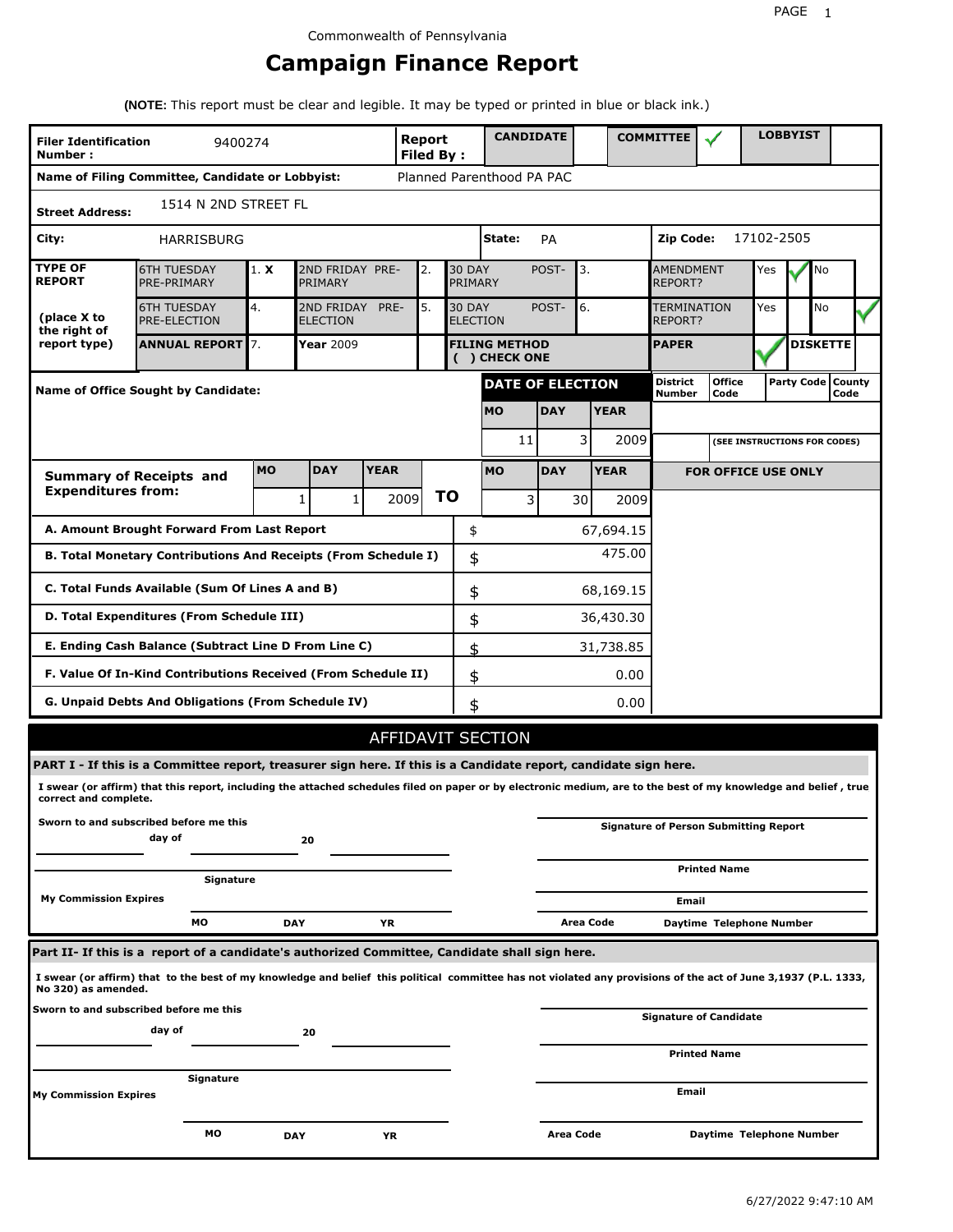### **SCHEDULE I CONTRIBUTIONS AND RECEIPTS Detailed Summary Page**

**Name of Filing Committee or Candidate Reporting Period Reporting Period** Planned Parenthood PA PAC **From:** 1/1/2009 **To:** 3/30/2009 **1. Unitemized Contributions Received - \$ 50.00 or Less Per Contributor TOTAL for the Reporting Period (1) \$** 25.00 **2. Contributions Received - \$ 50.01 To \$250.00 (From Part A and Part B) TOTAL for the Reporting Period (2) Contributions Received From Political Committees (Part A) All Other Contributions (Part B) \$ \$ \$** 0.00 150.00 150.00 **3. Contributions Received Over \$250.00 (From Part C and Part D) TOTAL for the Reporting Period (3) Contributions Received From Political Committees (Part C) All Other Contributions (Part D) \$ \$ \$** 0.00 300.00 300.00 **4. Other Receipts, Refunds, Interest Earned, Returned Checks, Etc . (From Part E) TOTAL for the Reporting Period (4) \$** 0.00 **Total Monetary Contributions and Receipts During this Reporting Period (Add and enter amount totals from Boxes 1,2,3 and 4; also enter this amount on Page1, Report Cover Page, Item B.) \$** 475.00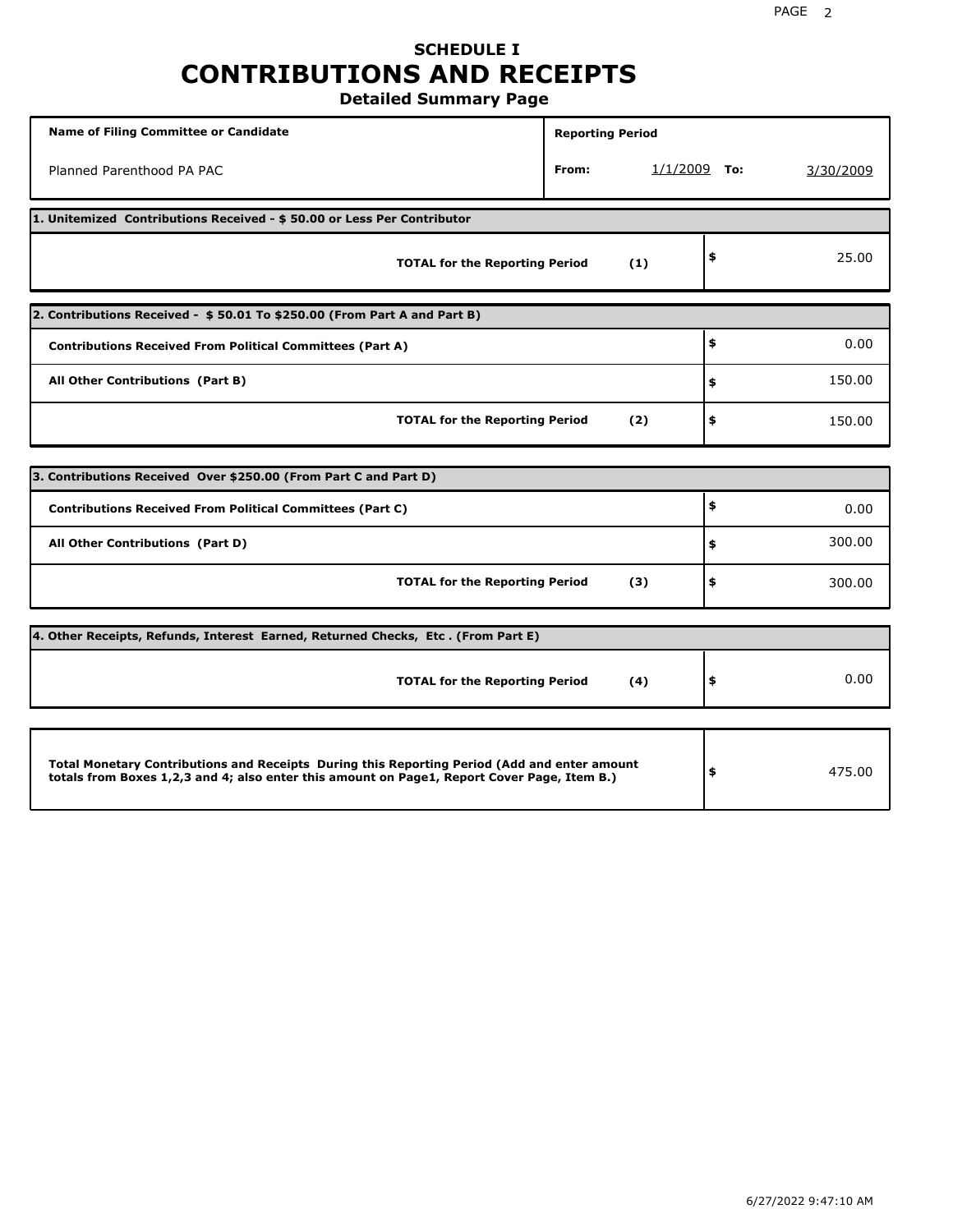PAGE 3

## **PART A CONTRIBUTIONS RECEIVED FROM POLITICAL COMMITTEES**

**\$50.01 TO \$250.00**

 **Use this Part to itemize only contributions received from political committees with an aggregate value from \$50.01 to \$250.00 in the reporting period.**

|                                            | <b>Name of Filing Committee or Candidate</b>                                 |                   |           | <b>Reporting Period</b> |             |    |                   |
|--------------------------------------------|------------------------------------------------------------------------------|-------------------|-----------|-------------------------|-------------|----|-------------------|
|                                            |                                                                              |                   | From:     |                         | To:         |    |                   |
|                                            |                                                                              |                   |           | <b>DATE</b>             |             |    | <b>AMOUNT</b>     |
| <b>Full Name of Contributing Committee</b> |                                                                              |                   | <b>MO</b> | <b>DAY</b>              | <b>YEAR</b> |    |                   |
| <b>Mailing Address</b>                     |                                                                              |                   |           |                         |             | \$ | 0.00              |
| City                                       | <b>State</b>                                                                 | Zip Code (Plus 4) |           |                         |             |    |                   |
|                                            |                                                                              |                   |           |                         |             |    | <b>PAGE TOTAL</b> |
|                                            | Enter Grand Total of Part A on Schedule I, Detailed Summary Page, Section 2. |                   |           |                         |             | \$ | 0.00              |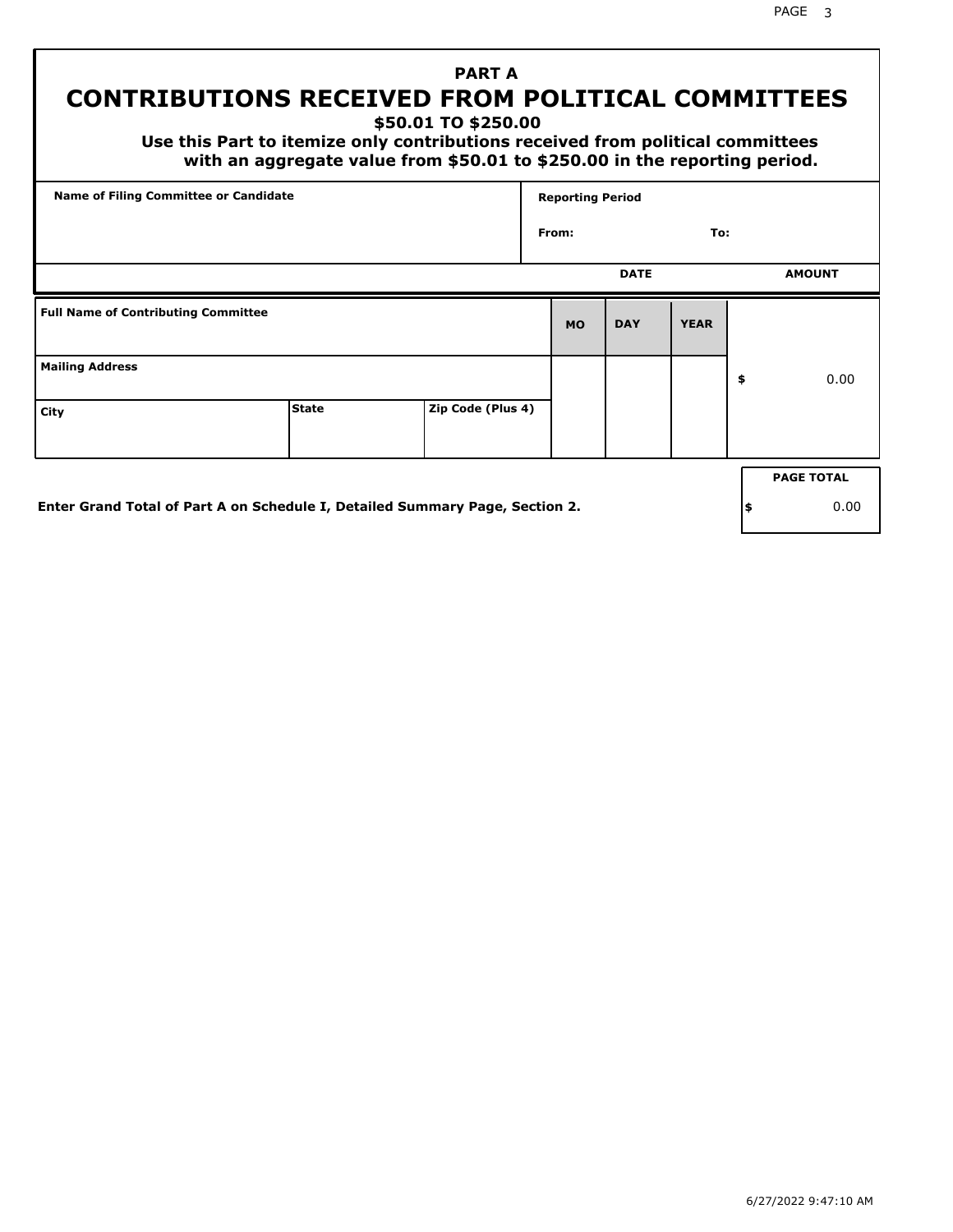| <b>PART B</b><br><b>ALL OTHER CONTRIBUTIONS</b><br>\$50.01 TO \$250.00<br>Use this Part to itemize all other contributions with an aggregate value from<br>\$50.01 to \$250.00 in the reporting period.<br>(Exclude contributions from political committees reported in Part A) |              |  |                   |       |                         |             |                  |    |                   |  |
|---------------------------------------------------------------------------------------------------------------------------------------------------------------------------------------------------------------------------------------------------------------------------------|--------------|--|-------------------|-------|-------------------------|-------------|------------------|----|-------------------|--|
| <b>Name of Filing Committee or Candidate</b>                                                                                                                                                                                                                                    |              |  |                   |       | <b>Reporting Period</b> |             |                  |    |                   |  |
| Planned Parenthood PA PAC                                                                                                                                                                                                                                                       |              |  |                   | From: |                         | 1/1/2009    | 3/30/2009<br>То: |    |                   |  |
|                                                                                                                                                                                                                                                                                 |              |  |                   |       |                         | <b>DATE</b> |                  |    | <b>AMOUNT</b>     |  |
| <b>Full Name of Contributor</b><br>Cynthia Rheinheimer                                                                                                                                                                                                                          |              |  |                   |       | <b>MO</b>               | <b>DAY</b>  | <b>YEAR</b>      |    |                   |  |
| <b>Mailing Address</b><br>266 Braeside Avenue                                                                                                                                                                                                                                   |              |  |                   |       |                         |             |                  | \$ | 150.00            |  |
| City<br>East Stroudsburg                                                                                                                                                                                                                                                        | <b>State</b> |  | Zip Code (Plus 4) |       | 1                       | 21          | 2009             |    |                   |  |
|                                                                                                                                                                                                                                                                                 | PA           |  | 18301             |       |                         |             |                  |    |                   |  |
|                                                                                                                                                                                                                                                                                 |              |  |                   |       |                         |             |                  |    | <b>PAGE TOTAL</b> |  |
| Enter Grand Total of Part A on Schedule I, Detailed Summary Page, Section 2.                                                                                                                                                                                                    |              |  |                   |       |                         |             |                  | \$ | 150.00            |  |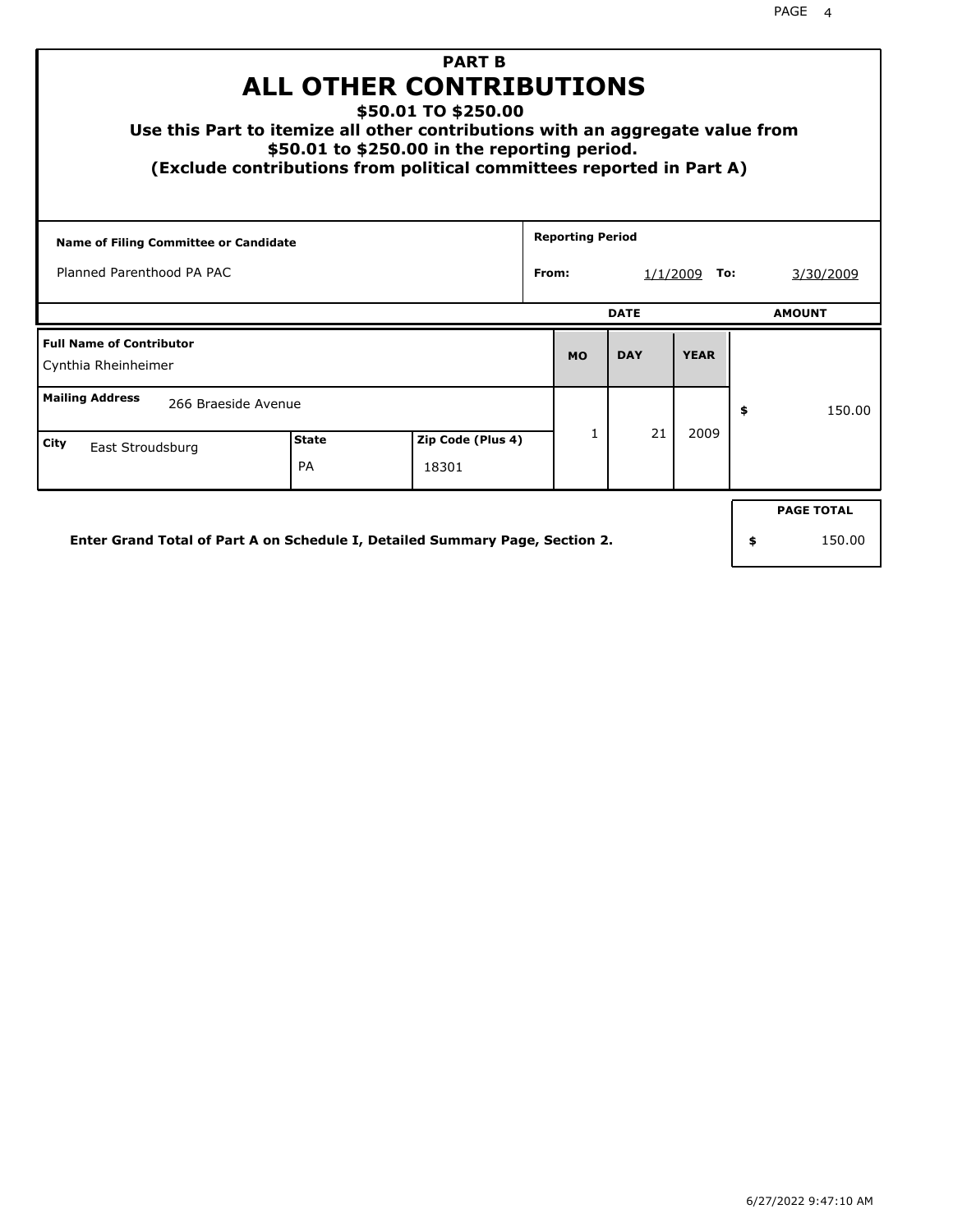## **PART C Contributions Received From Political Committees**

**OVER \$250.00**

 **Use this Part to itemize only contributions received from Political committees with an aggregate value from Over \$250.00 in the reporting period.**

| Name of Filing Committee or Candidate                                        |              | <b>Reporting Period</b> |             |            |             |    |                   |
|------------------------------------------------------------------------------|--------------|-------------------------|-------------|------------|-------------|----|-------------------|
|                                                                              |              | From:                   |             |            | To:         |    |                   |
|                                                                              |              |                         | <b>DATE</b> |            |             |    | <b>AMOUNT</b>     |
| <b>Full Name of Contributing Committee</b>                                   |              |                         | <b>MO</b>   | <b>DAY</b> | <b>YEAR</b> |    |                   |
| <b>Mailing Address</b>                                                       |              |                         |             |            |             | \$ | 0.00              |
| City                                                                         | <b>State</b> | Zip Code (Plus 4)       |             |            |             |    |                   |
|                                                                              |              |                         |             |            |             |    | <b>PAGE TOTAL</b> |
| Enter Grand Total of Part C on Schedule I, Detailed Summary Page, Section 3. |              |                         |             |            |             | \$ | 0.00              |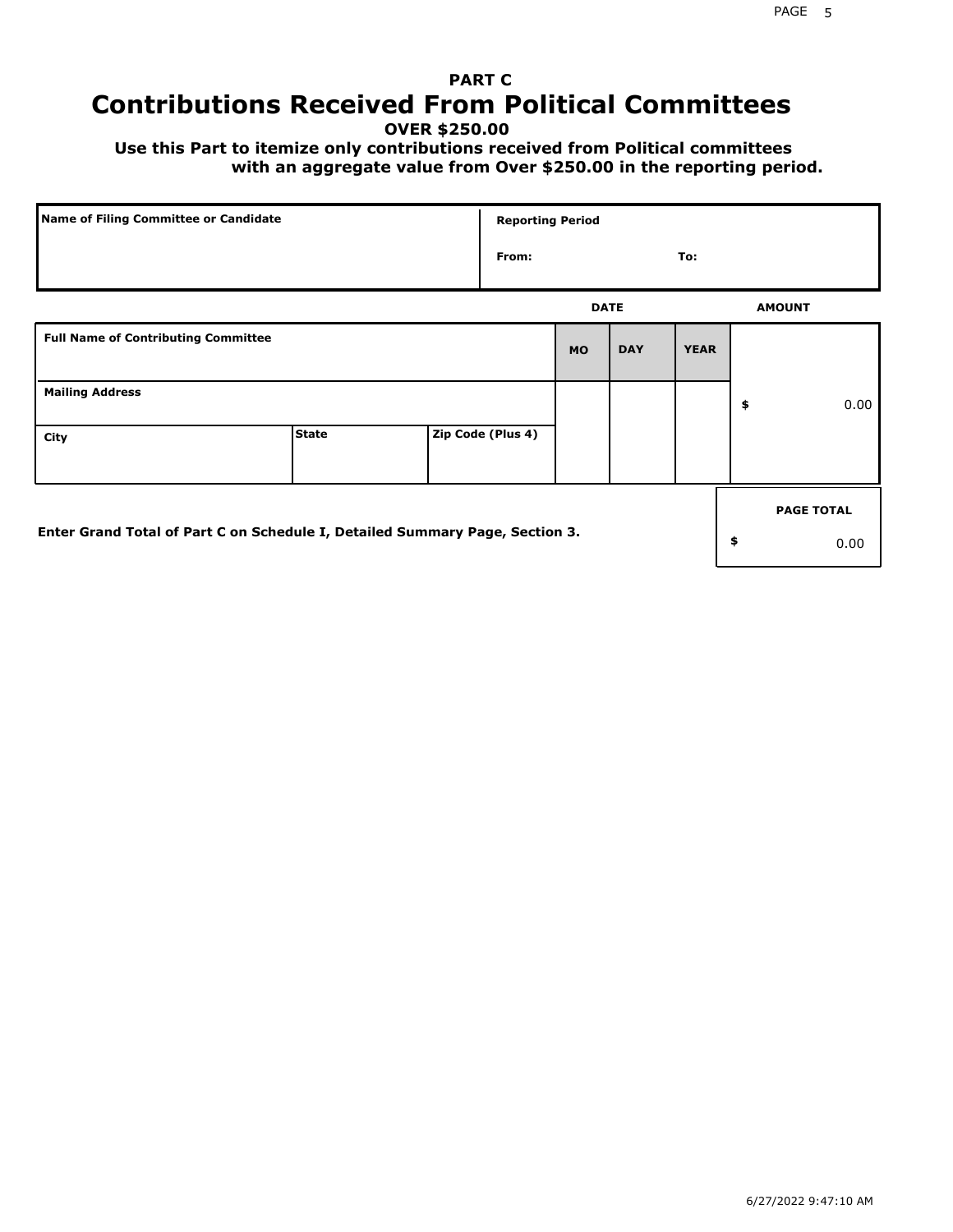## **PART D ALL OTHER CONTRIBUTIONS**

### **OVER \$250.00**

### **Use this Part to itemize all other contributions with an aggregate value of**

 **over \$250.00 in the reporting period.**

 **(Exclude contributions from political committees reported in Part C.)** 

|                                                                              | Name of Filing Committee or Candidate          |                            |                   | <b>Reporting Period</b> |                |             |                   |                   |
|------------------------------------------------------------------------------|------------------------------------------------|----------------------------|-------------------|-------------------------|----------------|-------------|-------------------|-------------------|
| Planned Parenthood PA PAC                                                    |                                                |                            | From:             |                         | $1/1/2009$ To: |             | 3/30/2009         |                   |
|                                                                              |                                                |                            |                   |                         | <b>DATE</b>    |             | <b>AMOUNT</b>     |                   |
| <b>Full Name of Contributor</b><br>Linda Hahn                                |                                                |                            |                   | <b>MO</b>               | <b>DAY</b>     | <b>YEAR</b> |                   |                   |
| <b>Mailing</b><br>237 S. Hutchinson St<br><b>Address</b>                     |                                                |                            |                   |                         |                |             | \$                | 300.00            |
| City<br>Philadelphia                                                         | <b>State</b><br>PA                             | Zip Code (Plus 4)<br>19107 |                   | 3                       | 20             | 2009        |                   |                   |
| <b>Employer Name</b>                                                         | Planned Parenthood Association of Bucks County |                            | Occupation<br>CEO |                         |                |             |                   |                   |
| <b>Employer Mailing Address/Principal Place of</b><br>Business               |                                                | City                       |                   |                         | State          |             | Zip Code (Plus 4) |                   |
| 610 Louis Drive<br>Warminster                                                |                                                |                            |                   | PA                      |                |             | 18974             |                   |
| Enter Grand Total of Part C on Schedule I, Detailed Summary Page, Section 3. |                                                |                            |                   |                         |                |             |                   | <b>PAGE TOTAL</b> |
|                                                                              |                                                |                            |                   |                         |                |             | \$                | 300.00            |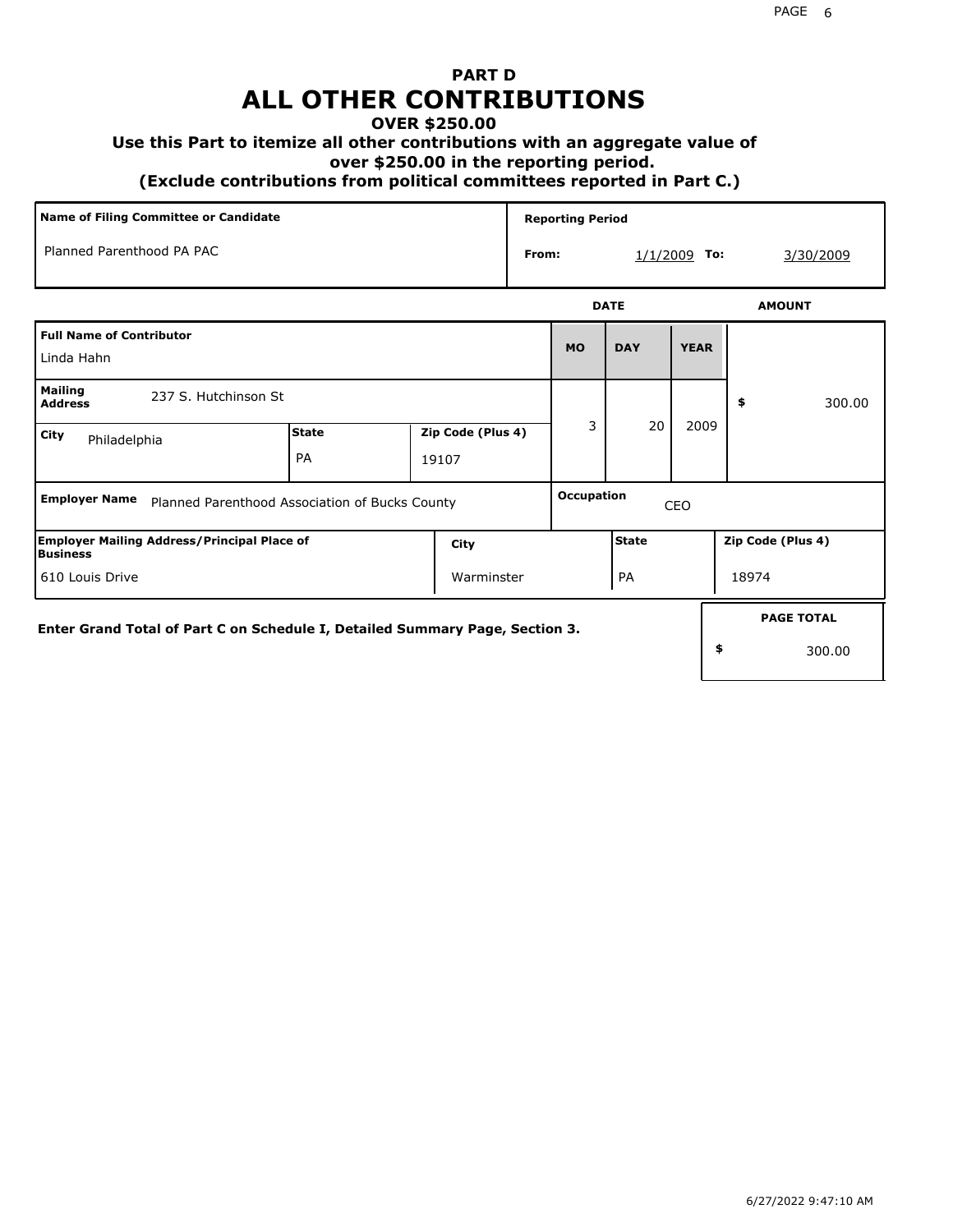### **PART E OTHER RECEIPTS**

#### **REFUNDS, INTEREST INCOME, RETURNED CHECKS, ETC.**

#### **Use this Part to report refunds received, interest earned, returned checks and**

### **prior expenditures that were returned to the filer.**

| Name of Filing Committee or Candidate                                        |              |                   | <b>Reporting Period</b> |           |             |             |    |                   |      |
|------------------------------------------------------------------------------|--------------|-------------------|-------------------------|-----------|-------------|-------------|----|-------------------|------|
|                                                                              |              |                   | From:<br>To:            |           |             |             |    |                   |      |
|                                                                              |              |                   |                         |           | <b>DATE</b> |             |    | <b>AMOUNT</b>     |      |
| <b>Full Name</b>                                                             |              |                   |                         | <b>MO</b> | <b>DAY</b>  | <b>YEAR</b> |    |                   |      |
| <b>Mailing Address</b>                                                       |              |                   |                         |           |             |             | \$ |                   | 0.00 |
| City                                                                         | <b>State</b> | Zip Code (Plus 4) |                         |           |             |             |    |                   |      |
| <b>Receipt Description</b>                                                   |              |                   |                         |           |             |             |    |                   |      |
|                                                                              |              |                   |                         |           |             |             |    | <b>PAGE TOTAL</b> |      |
| Enter Grand Total of Part E on Schedule I, Detailed Summary Page, Section 4. |              |                   |                         |           |             |             | \$ |                   | 0.00 |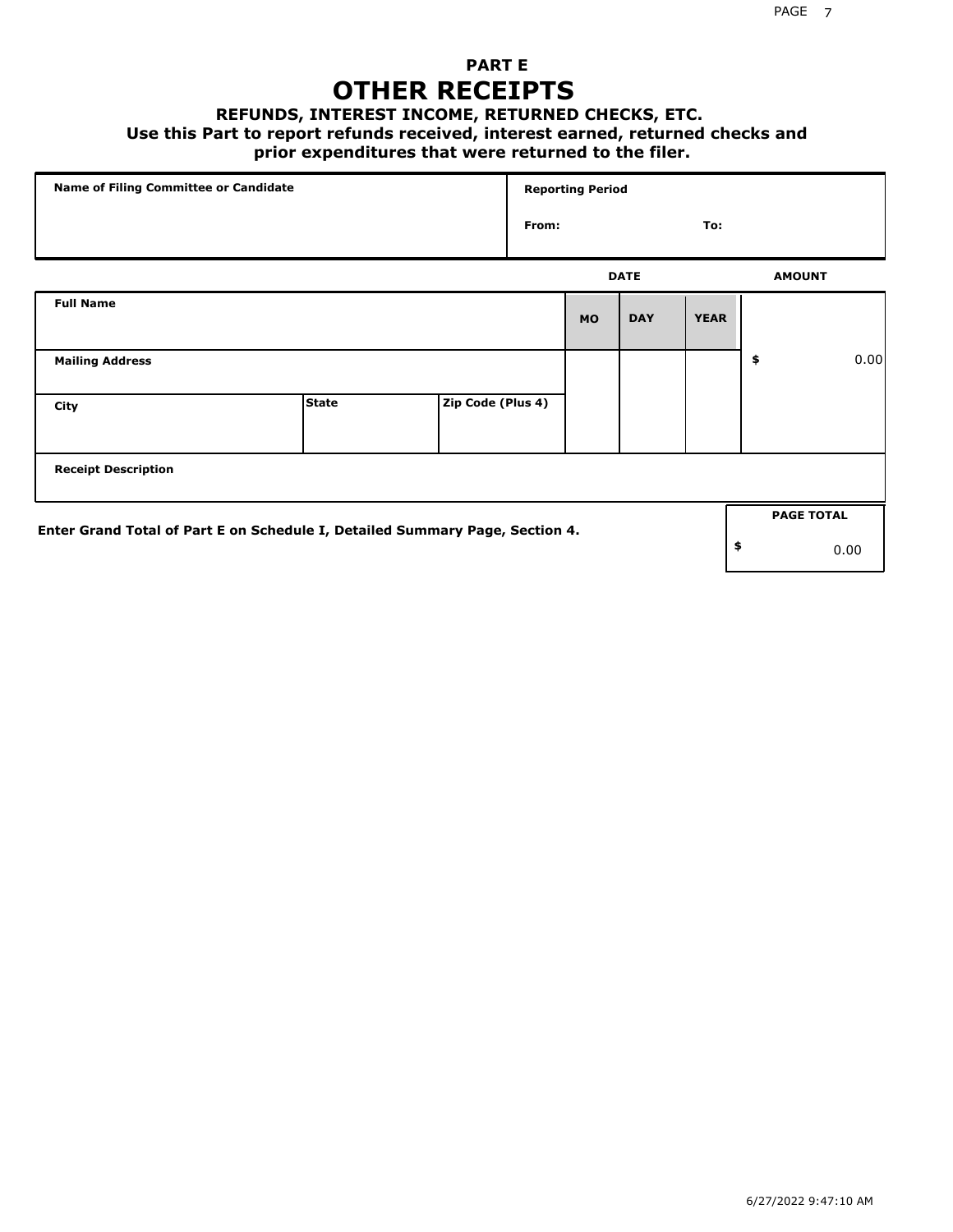### **SCHEDULE II IN-KIND CONTRIBUTIONS AND VALUABLE THINGS RECEIVED USE THIS SCHEDULE TO REPORT ALL IN-KIND CONTRIBUTIONS OF VALUABLE THINGS**

## **DURING THE REPORTING PERIOD.**

**Detailed Summary Page**

| <b>Name of Filing Committee or Candidate</b>                                                                                                                                | <b>Reporting Period</b> |                |           |
|-----------------------------------------------------------------------------------------------------------------------------------------------------------------------------|-------------------------|----------------|-----------|
| Planned Parenthood PA PAC                                                                                                                                                   | From:                   | $1/1/2009$ To: | 3/30/2009 |
| 1. UNITEMIZED IN-KIND CONTRIBUTIONS RECEIVED - VALUE OF \$50.00 OR LESS PER CONTRIBUTOR                                                                                     |                         |                |           |
| <b>TOTAL for the Reporting Period</b>                                                                                                                                       | (1)                     | \$             | 0.00      |
| 2. IN-KIND CONTRIBUTIONS RECEIVED - VALUE OF \$50.01 TO \$250.00 (FROM PART F)                                                                                              |                         |                |           |
| <b>TOTAL for the Reporting Period</b>                                                                                                                                       | (2)                     | \$             | 0.00      |
| 3. IN-KIND CONTRIBUTION RECIEVED - VALUE OVER \$250.00 (FROM PART G)                                                                                                        |                         |                |           |
| <b>TOTAL for the Reporting Period</b>                                                                                                                                       | (3)                     | \$             | 0.00      |
| TOTAL VALUE OF IN-KIND CONTRIBUTIONS DURING THIS REPORTING PERIOD (Add and enter<br>amount totals from Boxes 1,2, and 3; also enter on Page 1, Reports Cover Page, Item F.) |                         | \$             | 0.00      |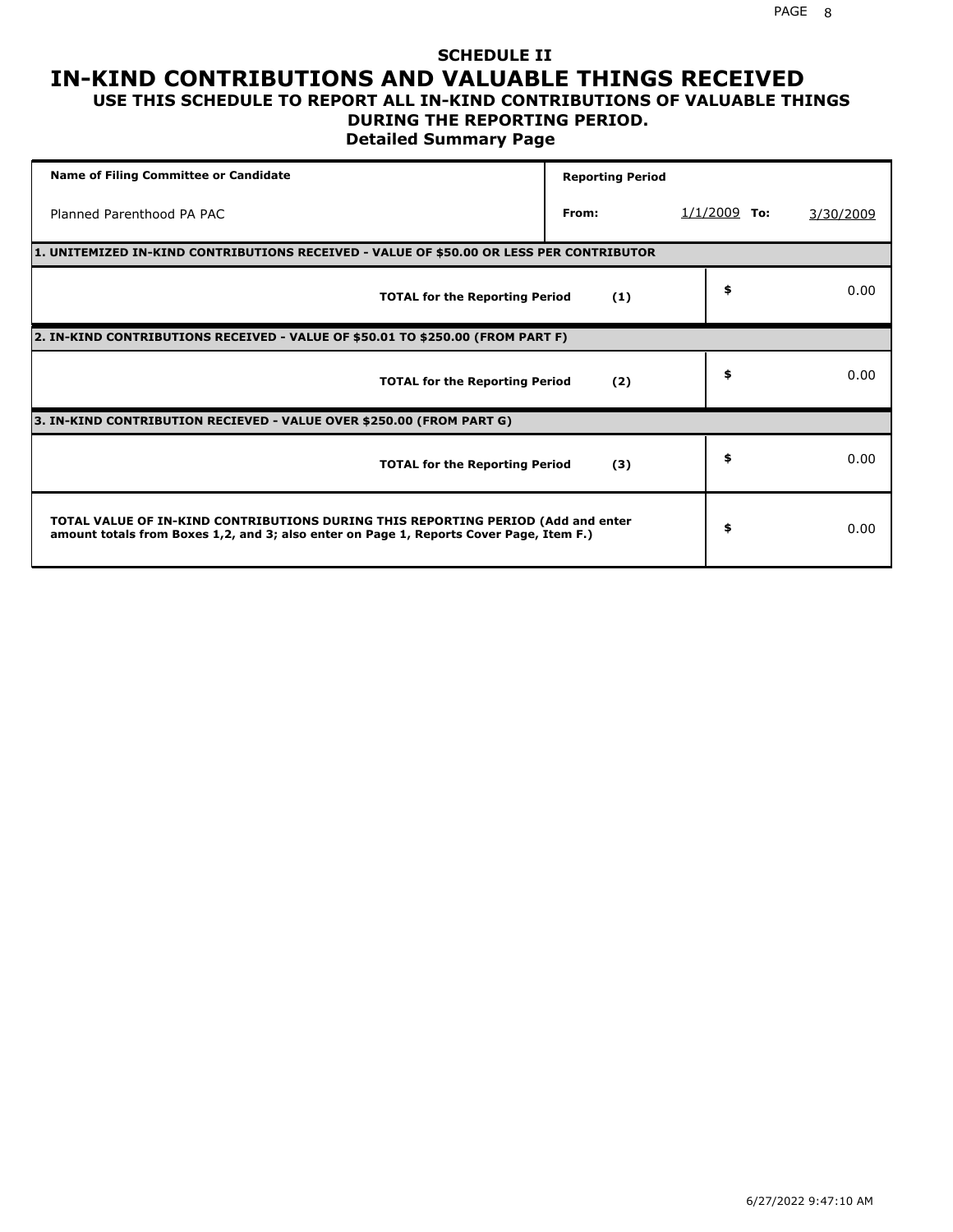## **SCHEDULE II PART F IN-KIND CONTRIBUTIONS RECEIVED**

## **VALUE OF \$50.01 TO \$250.00**

| Name of Filing Committee or Candidate                                                                         |              |                   | <b>Reporting Period</b> |             |             |                   |      |
|---------------------------------------------------------------------------------------------------------------|--------------|-------------------|-------------------------|-------------|-------------|-------------------|------|
|                                                                                                               |              |                   | From:                   |             |             | To:               |      |
|                                                                                                               |              |                   |                         | <b>DATE</b> |             | <b>AMOUNT</b>     |      |
| <b>Full Name of Contributor</b>                                                                               |              |                   | <b>MO</b>               | <b>DAY</b>  | <b>YEAR</b> |                   |      |
| <b>Mailing Address</b>                                                                                        |              |                   |                         |             |             | \$                | 0.00 |
| City                                                                                                          | <b>State</b> | Zip Code (Plus 4) |                         |             |             |                   |      |
| <b>Description of Contribution:</b>                                                                           |              |                   |                         |             |             |                   |      |
| Enter Grand Total of Part F on Schedule II, In-Kind Contributions Detailed Summary Page,<br><b>Section 2.</b> |              |                   |                         |             |             | <b>PAGE TOTAL</b> |      |
|                                                                                                               |              |                   |                         |             | \$          |                   | 0.00 |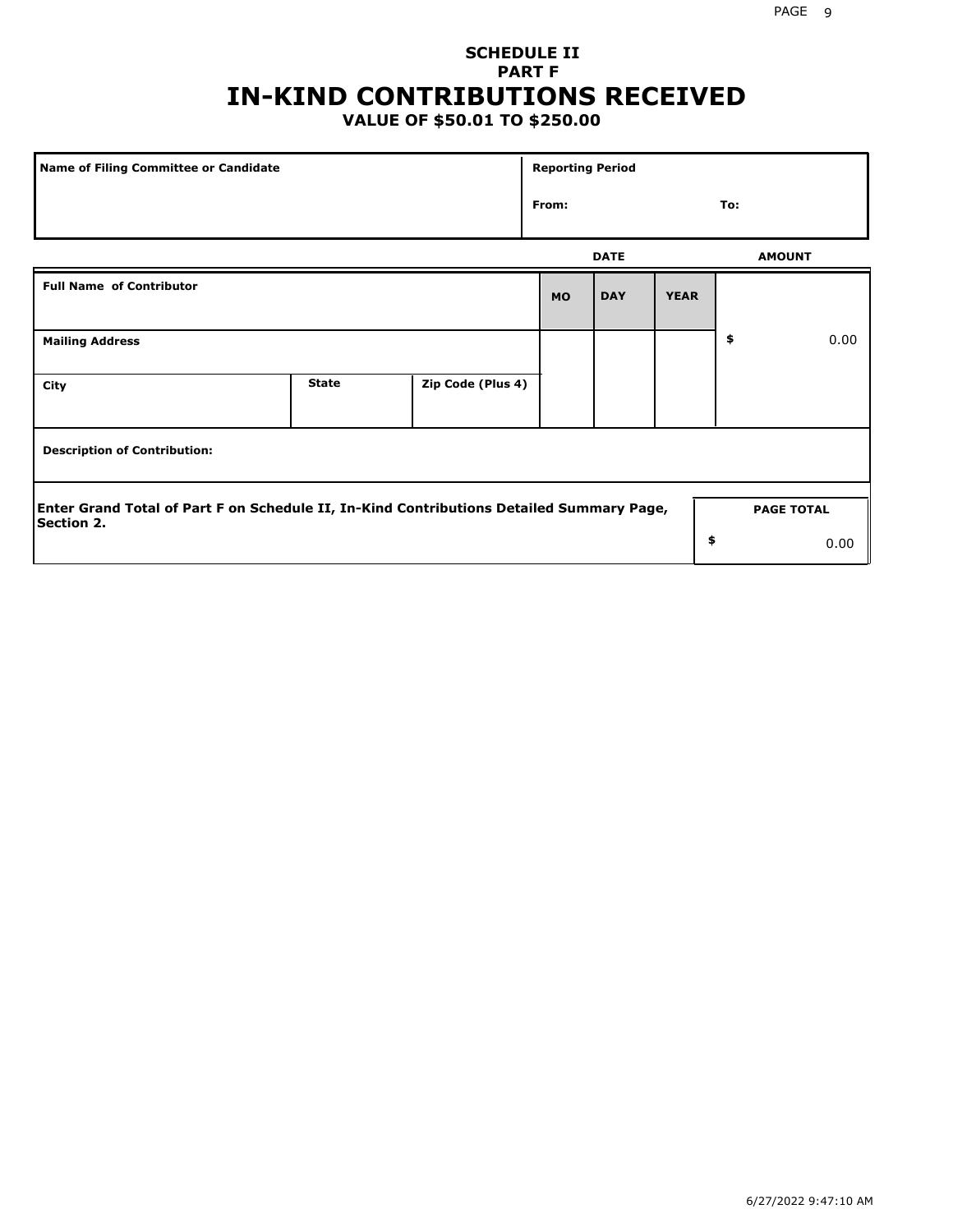### **SCHEDULE II PART G IN-KIND CONTRIBUTIONS RECEIVED VALUE OVER \$250.00**

| Name of Filing Committee or Candidate                                         |              |  |                  |                   | <b>Reporting Period</b> |                      |             |             |                                    |               |
|-------------------------------------------------------------------------------|--------------|--|------------------|-------------------|-------------------------|----------------------|-------------|-------------|------------------------------------|---------------|
|                                                                               |              |  |                  |                   |                         | From:<br>To:         |             |             |                                    |               |
|                                                                               |              |  |                  |                   |                         |                      | <b>DATE</b> |             |                                    | <b>AMOUNT</b> |
| <b>Full Name of Contributor</b>                                               |              |  |                  |                   |                         | <b>MO</b>            | <b>DAY</b>  | <b>YEAR</b> |                                    |               |
| <b>Mailing Address</b>                                                        |              |  |                  |                   |                         |                      |             |             | \$                                 | 0.00          |
| City                                                                          | <b>State</b> |  | Zip Code(Plus 4) |                   |                         |                      |             |             |                                    |               |
| <b>Employer of Contributor</b>                                                |              |  |                  | <b>Occupation</b> |                         |                      |             |             |                                    |               |
| <b>Employer Mailing Address/Principal Place of</b><br>City<br><b>Business</b> |              |  | <b>State</b>     |                   | 4)                      | <b>Zip Code(Plus</b> |             |             | <b>Description of Contribution</b> |               |

| Enter Grand Total of Part G on Schedule II, In-Kind Contributions Detailed |  | <b>PAGE TOTAL</b> |
|----------------------------------------------------------------------------|--|-------------------|
| <b>Summary Page, Section 3.</b>                                            |  | 0.00              |
|                                                                            |  |                   |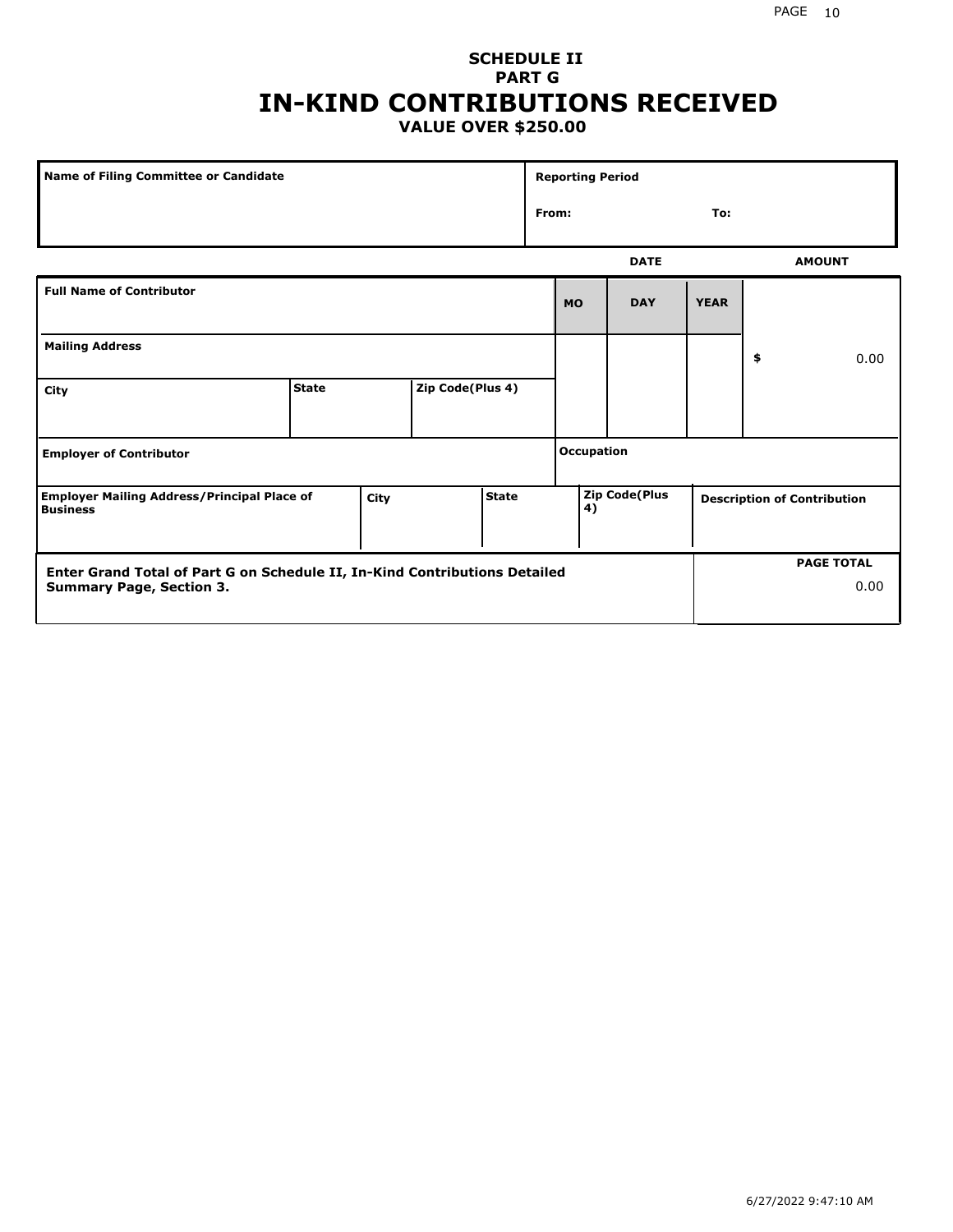## **SCHEDULE III STATEMENT OF EXPENDITURES**

| Name of Filing Committee or Candidate                                  |                    |                            |                                                     | <b>Reporting Period</b>                             |             |     |               |  |
|------------------------------------------------------------------------|--------------------|----------------------------|-----------------------------------------------------|-----------------------------------------------------|-------------|-----|---------------|--|
| Planned Parenthood PA PAC                                              |                    |                            | From                                                |                                                     | 1/1/2009    | To: | 3/30/2009     |  |
|                                                                        |                    |                            |                                                     | <b>DATE</b>                                         |             |     | <b>AMOUNT</b> |  |
| <b>To Whom Paid</b><br>Brennan for State Representative                |                    |                            | <b>MO</b>                                           | <b>DAY</b>                                          | <b>YEAR</b> |     |               |  |
| <b>Mailing Address</b><br>1201 Delaware Avenue                         |                    |                            | 3                                                   | 27                                                  | 2009        | \$  | 250.00        |  |
| City<br>Fountain Hill                                                  | <b>State</b><br>PA | Zip Code (Plus 4)<br>18015 |                                                     | <b>Description of Expenditure</b><br>campaign event |             |     |               |  |
| <b>To Whom Paid</b><br>Friends of Chuck McIlhinney                     |                    |                            |                                                     | <b>DAY</b>                                          | <b>YEAR</b> |     |               |  |
| <b>Mailing Address</b><br>PO Box 2014                                  |                    |                            |                                                     | 19                                                  | 2009        | \$  | 250.00        |  |
| <b>State</b><br>Zip Code (Plus 4)<br>City<br>Doylestown<br>PA<br>18901 |                    |                            |                                                     | <b>Description of Expenditure</b><br>campaign event |             |     |               |  |
| <b>To Whom Paid</b><br>Mike Sturla for State Representative            |                    |                            | <b>MO</b>                                           | <b>DAY</b>                                          | <b>YEAR</b> |     |               |  |
| <b>Mailing Address</b><br>PO Box 206                                   |                    |                            | 3                                                   | 18                                                  | 2009        | \$  | 500.00        |  |
| City<br>Lancaster                                                      | <b>State</b><br>PA | Zip Code (Plus 4)<br>17608 | <b>Description of Expenditure</b><br>campaign event |                                                     |             |     |               |  |
| <b>To Whom Paid</b><br>Citizens to Elect Mike O'Brien                  |                    |                            | <b>MO</b>                                           | <b>DAY</b>                                          | <b>YEAR</b> |     |               |  |
| <b>Mailing Address</b><br>3117 Belgrade Street                         |                    |                            | 3                                                   | 13                                                  | 2009        | \$  | 250.00        |  |
| City<br>Philadelphia                                                   | <b>State</b><br>PA | Zip Code (Plus 4)<br>19137 |                                                     | <b>Description of Expenditure</b><br>campaign event |             |     |               |  |
| <b>To Whom Paid</b><br>Friends of Mike Gerber                          |                    |                            | <b>MO</b>                                           | <b>DAY</b>                                          | <b>YEAR</b> |     |               |  |
| <b>Mailing Address</b><br>PO Box 208                                   |                    |                            | 3                                                   | 13                                                  | 2009        | \$  | 250.00        |  |
| City<br>Ambler                                                         | <b>State</b><br>PA | Zip Code (Plus 4)<br>19002 |                                                     | <b>Description of Expenditure</b><br>campaign event |             |     |               |  |